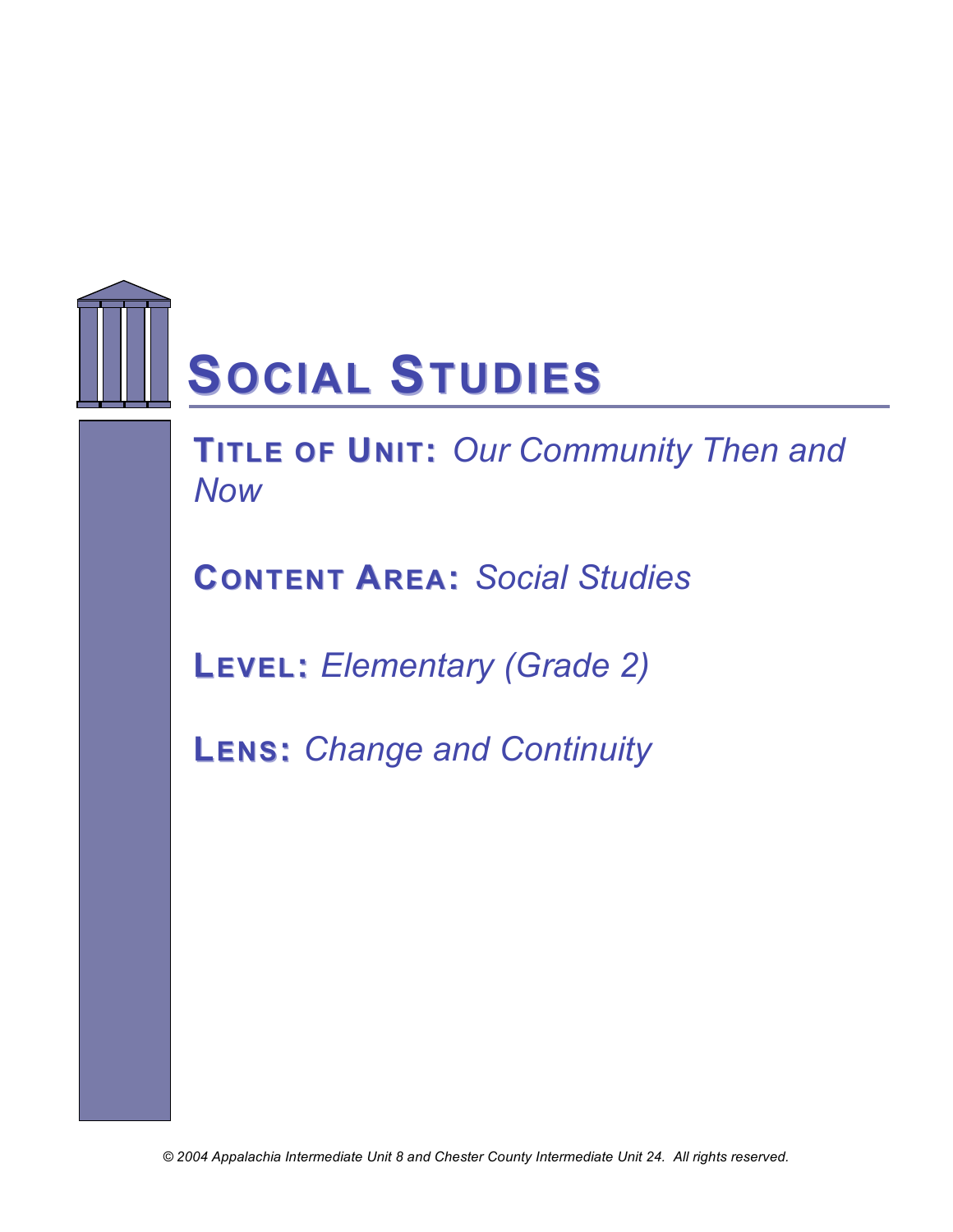**Unit Title:** *Our Community Then and Now*

| <b>Conceptual Lens:</b> Change and Continuity                                                                                                                                                                                                                   |                                                                                                                                                                                                                                                                                                                                                                                                                                                                                                                                                                                                                                                                                                                                                                                                                                                                                                                          |                                                                                                                                                                                                              | Length of Unit: 9 weeks                                                                                                                                                                                                                                                                                                |
|-----------------------------------------------------------------------------------------------------------------------------------------------------------------------------------------------------------------------------------------------------------------|--------------------------------------------------------------------------------------------------------------------------------------------------------------------------------------------------------------------------------------------------------------------------------------------------------------------------------------------------------------------------------------------------------------------------------------------------------------------------------------------------------------------------------------------------------------------------------------------------------------------------------------------------------------------------------------------------------------------------------------------------------------------------------------------------------------------------------------------------------------------------------------------------------------------------|--------------------------------------------------------------------------------------------------------------------------------------------------------------------------------------------------------------|------------------------------------------------------------------------------------------------------------------------------------------------------------------------------------------------------------------------------------------------------------------------------------------------------------------------|
| <b>PA Academic</b><br><b>Standards</b>                                                                                                                                                                                                                          | <b>Essential</b><br><b>Understandings</b>                                                                                                                                                                                                                                                                                                                                                                                                                                                                                                                                                                                                                                                                                                                                                                                                                                                                                | <b>Critical Content</b>                                                                                                                                                                                      | <b>Key Skills</b>                                                                                                                                                                                                                                                                                                      |
| 5.1 3G<br>5.1 3H<br>5.1 3K<br>5.1 3M<br>5.2 3E<br>5.2 3F<br>5.23J<br>5.4 3A<br>6.1 3A<br>6.1 3D<br>6.2 3A<br>6.2 3E<br>6.2 3G<br>6.2 3L<br>6.3 3E<br>6.3 3F<br>6.4 3G<br>6.5 3B<br>6.5 3C<br>6.5 3G<br>6.5 3H<br>7.4 3A<br>8.2 3A<br>8.2 3B<br>8.2 3C<br>8.2 3D | <b>Government/Civics</b><br>1. Citizens participate and<br>influence decisions and<br>actions of government.<br>2. Voting is a way citizens<br>make their voice heard.<br><b>Economics</b><br>3. Different forms of money<br>can be used to purchase a<br>variety of goods and<br>services. Local businesses<br>compete to get<br>consumers.<br>4. Wants and needs change<br>over time.<br>Geography<br>5. People live in urban,<br>suburban and rural<br>environments or regions.<br>6. People, businesses and<br>industries cause pollution.<br>7. Pollution can damage<br>natural resources.<br><b>History</b><br>8. Communities long ago<br>differ from communities<br>today.<br>9. Historical figures make<br>significant contributions to<br>a community.<br><b>Culture</b><br>10. Changes in<br>communication impacted<br>cultures over time.<br>11. Technological advances<br>change ways people<br>communicate. | <b>Students will know:</b><br>1. How our<br>community has<br>changed over<br>time.<br>2. The different<br>ways people<br>communicate.<br>3. Ways that our<br>community<br>conserves<br>natural<br>resources. | Identify and<br>1.<br>locate places<br>and regions<br>Identify the<br>2.<br>physical<br>characteristics<br>of your<br>community<br>3. Use a timeline to<br>show change in<br>your community<br>4. Use cause and<br>effect<br>relationships<br>5. Interview people<br>to gain<br>information<br>6. Oral<br>presentation |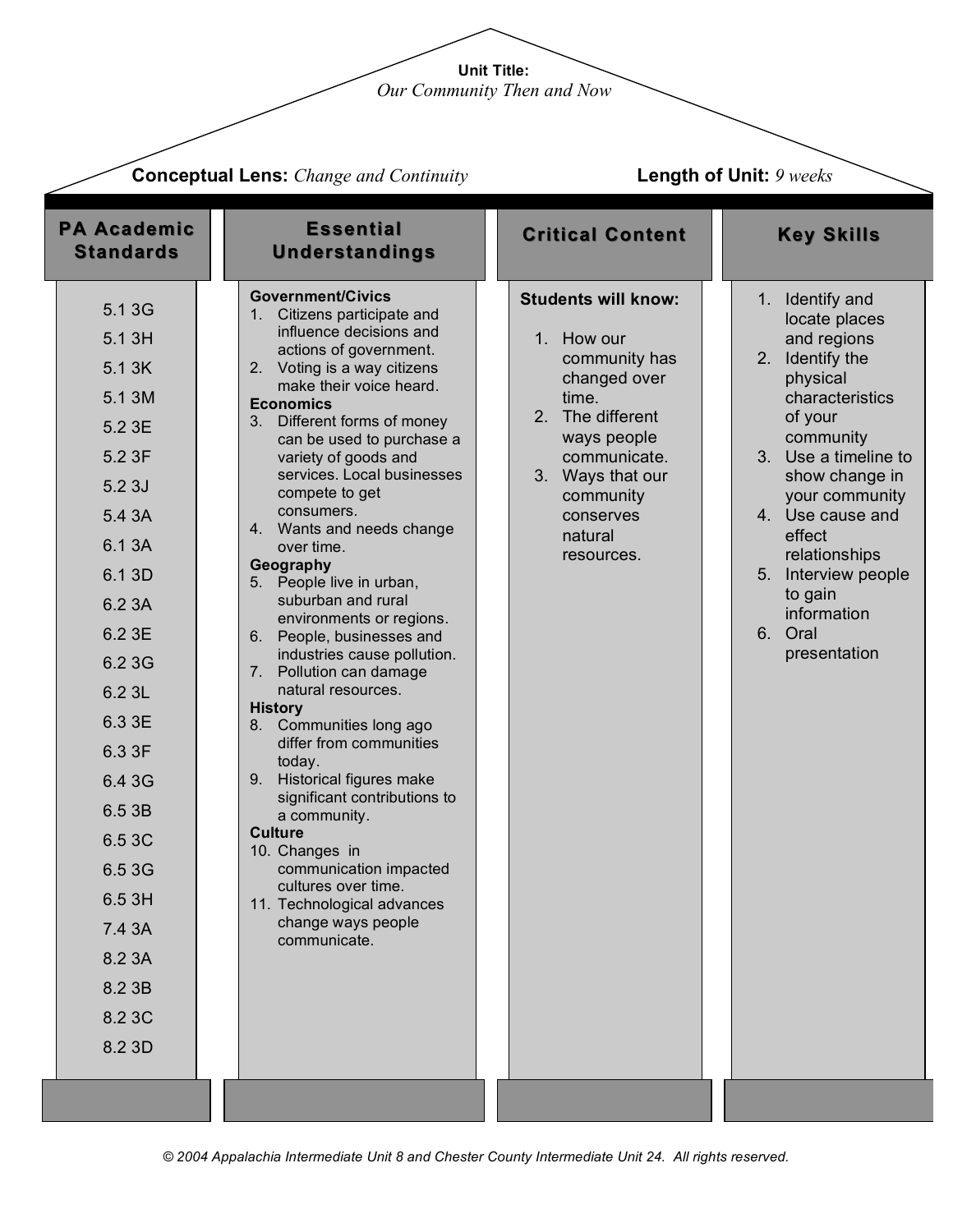

**Unit Title:** Our Community Then and Now **Conceptual Lens:** Change and Continuity **Length of Unit:** 9 Weeks

| <b>Essential Understandings</b><br>(Generalizations)                                                                                                                                                       | <b>Guiding Questions</b><br>$F = Factorual$<br>$C =$ Conceptual<br>$P =$ Philosophical                                                                                                                                                                                                                                                                                                                                                                                                                                                                                                                                                     |
|------------------------------------------------------------------------------------------------------------------------------------------------------------------------------------------------------------|--------------------------------------------------------------------------------------------------------------------------------------------------------------------------------------------------------------------------------------------------------------------------------------------------------------------------------------------------------------------------------------------------------------------------------------------------------------------------------------------------------------------------------------------------------------------------------------------------------------------------------------------|
| <b>Government/Civics</b><br>Citizens can participate and influence<br>1.<br>the decisions and actions of<br>government<br>2. Voting is one way that citizens make<br>their voice heard.                    | How do citizens participate and influence the<br>$\bullet$<br>decisions of government? (F)<br>Why is it important that people have the right<br>$\bullet$<br>to vote? $(C)$<br>How have the voting practices changed in<br>$\bullet$<br>your community? (F)                                                                                                                                                                                                                                                                                                                                                                                |
| <b>Economics</b><br>Different forms of money can be used<br>3.<br>to purchase a variety of goods and<br>services. Local businesses compete<br>to get consumers.<br>4. Wants and needs change over time.    | What are the different ways of advertising?<br>$\bullet$<br>(F)<br>What are some ways that local businesses in<br>٠<br>your community advertise? (F)<br>Why do local business advertise? (F)<br>$\bullet$<br>How are your wants different than your<br>$\bullet$<br>parents when they were your age? (F)<br>What is the difference between a want and a<br>$\bullet$<br>$need?$ (C)<br>Why do you think wants change more than<br>$\bullet$<br>needs over time? (C)                                                                                                                                                                        |
| Geography<br>People live in Urban, suburban and<br>5.<br>rural environments or regions.<br>People, businesses and industries<br>6.<br>cause pollution.<br>Pollution can damage natural<br>7.<br>resources. | What are the differences between an urban<br>$\bullet$<br>area/city, suburb, and small town? (F)<br>What type of community do you live in? (F)<br>$\bullet$<br>What types of industries/businesses are in<br>$\bullet$<br>your community? (F)<br>Why do people decide to move to a new<br>$\bullet$<br>location? (F)<br>What is pollution? (F)<br>What are some ways pollution damages the<br>environment? (C)<br>What is a natural resource? (F)<br>How can we save natural resources? (F)<br>What are some ways your community<br>recycles? (F)<br>What could happen to natural resources if we<br>$\bullet$<br>don't conserve them? (C) |
| 2004 Appalachia Intermediate Unit 8 and Chester County Intermediate Unit 24. All rights reserved.                                                                                                          |                                                                                                                                                                                                                                                                                                                                                                                                                                                                                                                                                                                                                                            |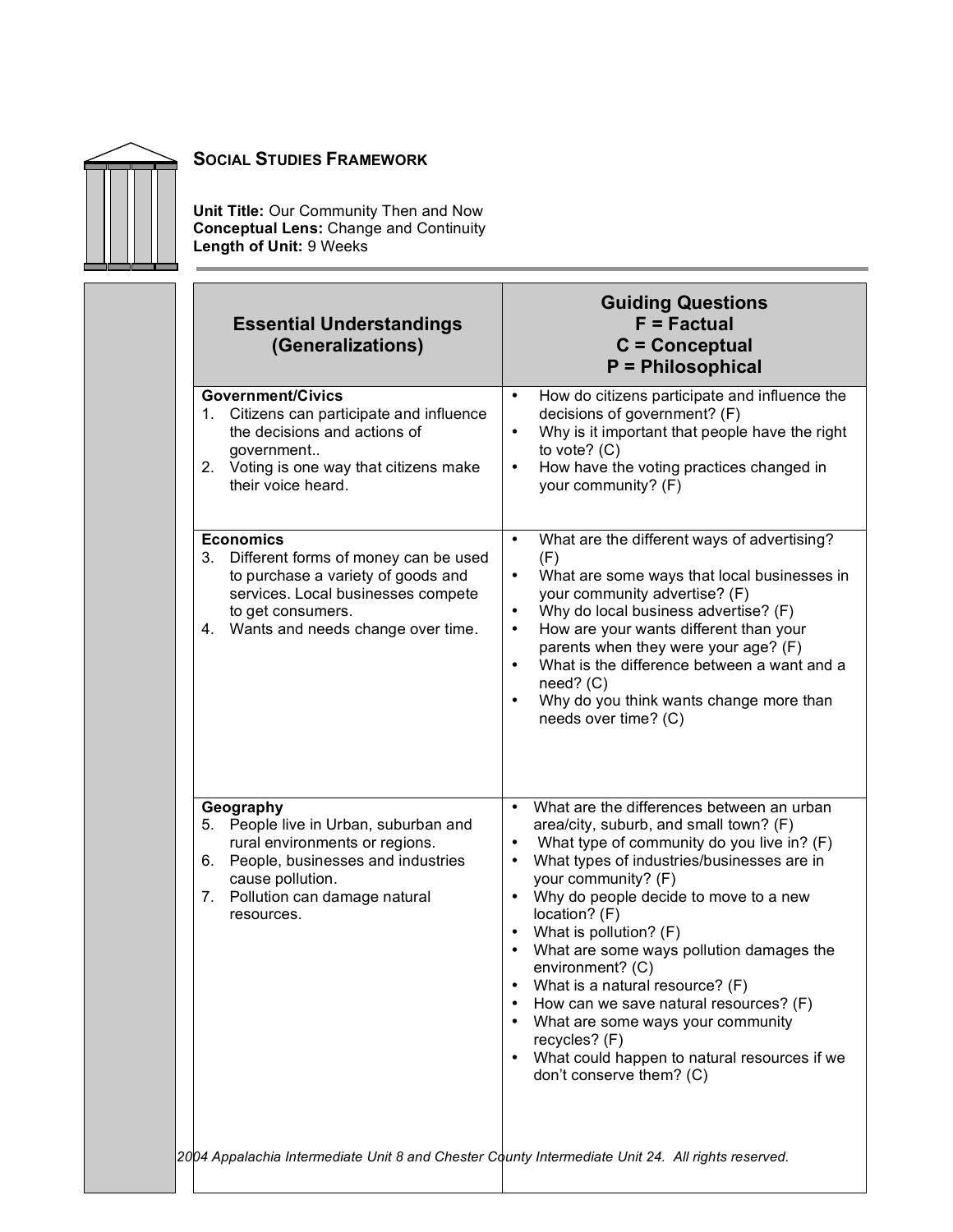

**Unit Title:** Our Community Then and Now **Conceptual Lens:** Change and Continuity **Length of Unit:** 9 Weeks

| <b>Essential Understandings</b><br>(Generalizations)                                                                                                    | <b>Guiding Questions</b><br>$F = Factorual$<br>$C =$ Conceptual<br>P = Philosophical                                                                                                                                                                                                                                                                                                                                                                                                                                                                                                                                                                                           |
|---------------------------------------------------------------------------------------------------------------------------------------------------------|--------------------------------------------------------------------------------------------------------------------------------------------------------------------------------------------------------------------------------------------------------------------------------------------------------------------------------------------------------------------------------------------------------------------------------------------------------------------------------------------------------------------------------------------------------------------------------------------------------------------------------------------------------------------------------|
| <b>History</b><br>8. Communities long a go differ from<br>communities today.<br>9. Historical figures make significant<br>contributions to a community. | Why do you think communities have<br>changed over time? (C)<br>How are transportation systems today<br>different from those 100 years ago? (F)<br>How has the invention of electricity changed<br>$\bullet$<br>the way people live, work and play? (C)<br>• How are homes today different than homes<br>100 years ago? (F)<br>How might communities be different in 100<br>$\bullet$<br>years? (C)<br>• Why is George Washington considered "The<br>Father of our Country?" (P)<br>• How have local historical figures contributed<br>to your community? (F)<br>• Why is it important that historical figures and<br>their contributions are remembered and<br>celebrated? (P) |
| <b>Culture</b><br>10. Changes communication have<br>impacted cultures over time<br>11. Advances in technology change the<br>ways people communicate.    | In what ways did people communicate<br>$\bullet$<br>before telephones? (F)<br>How have advantages in technology<br>$\bullet$<br>changed the ways people communicate? (F)<br>How has the use of the Internet changed<br>$\bullet$<br>communication? (C)<br>How could some advances in technology<br>$\bullet$<br>impact communication in a negative<br>manner? (P)                                                                                                                                                                                                                                                                                                              |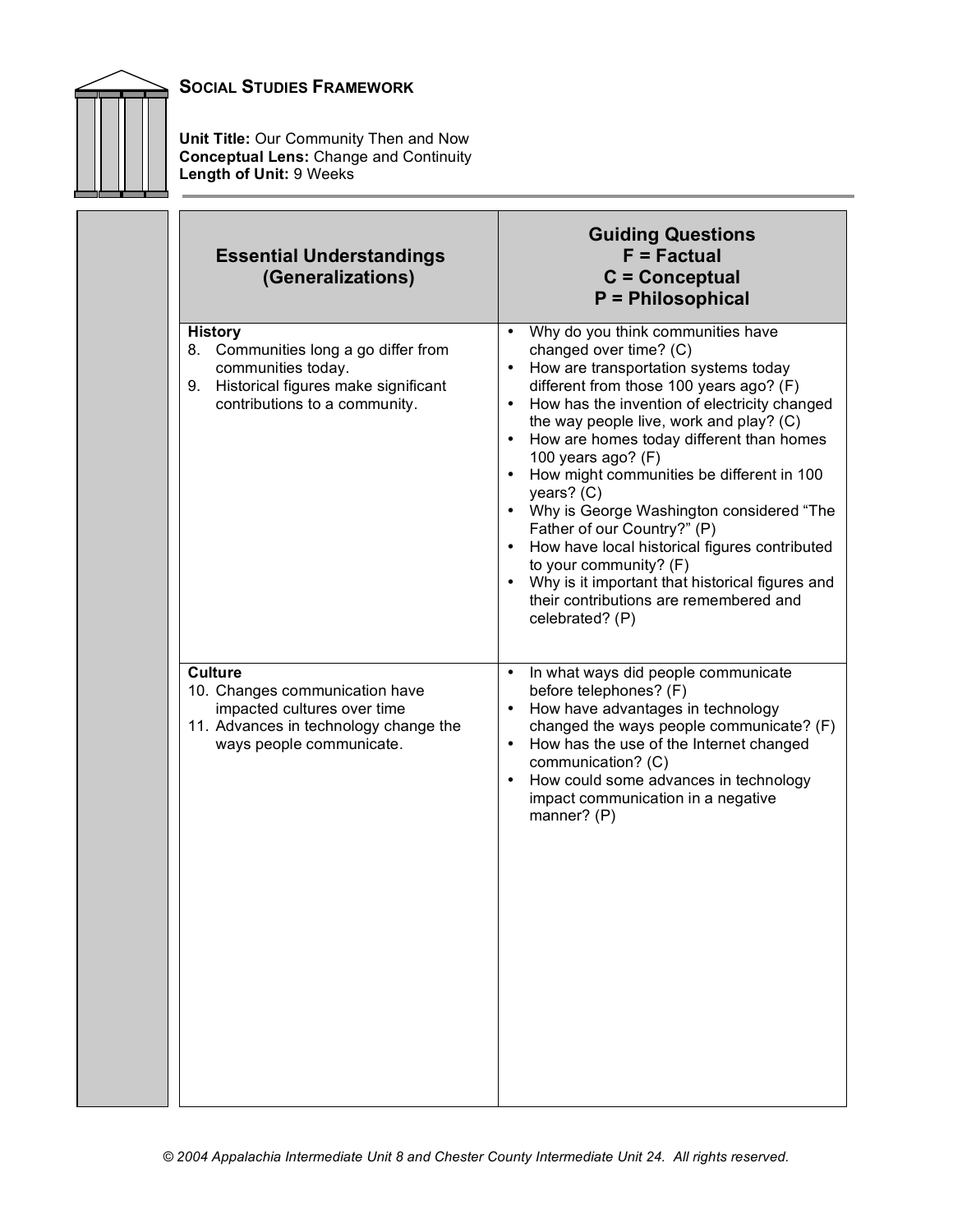

**Unit Title:** Our Community Then and Now **Conceptual Lens:** Change and Continuity **Length of Unit:** 9 Weeks

#### **Culminating Performance Task Planner**

#### **NOTE:**

The purpose of the culminating performance task is to determine whether or not students have developed an understanding of the concepts of the unit. Therefore, students should complete the task independently, with minimal teacher direction and support. Teachers should, however, introduce the task to the students, and provide time for them to ask clarifying questions about the task and the assessment. Students with special needs or special circumstances may require some modification or extra assistance. These decisions should be made on a case-by-case basis (as with any other type of assignment).

#### **WHAT:**

Investigate change and continuity in our community.

#### **WHY:**

Understand that communities change over time.

#### **ENGAGING SCENARIO:**

You work in a museum and are preparing an exhibit based on similarities and differences between the past and the present. You will interview a grandparent or an older person and complete an interview form showing how communication, transportation, and schooling were different when they were your age. Using the information gathered from the interview you will choose one area and create a poster illustrating the changes over time. You will give an oral presentation to the class sharing the information from your interview and your poster.

#### **PROCEDURE:**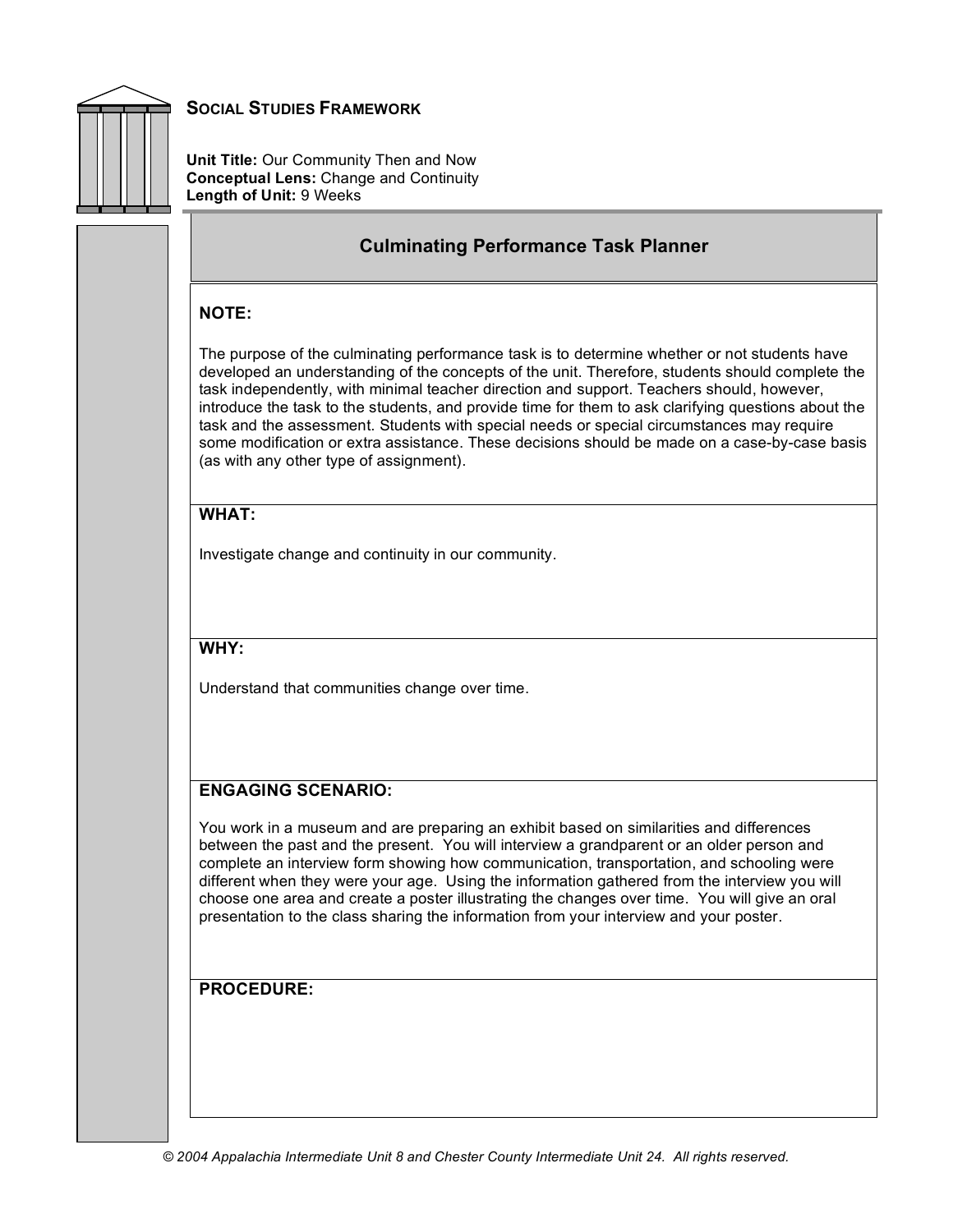

**Unit Title:** Our Community Then and Now **Conceptual Lens:** Change and Continuity **Length of Unit:** 9 Weeks

| <b>Culminating Performance Task Scoring Rubric</b>                                                                                       |                                   |                                  |                                     |  |
|------------------------------------------------------------------------------------------------------------------------------------------|-----------------------------------|----------------------------------|-------------------------------------|--|
| <b>Scoring Criteria</b>                                                                                                                  | <b>Percent</b><br><b>Possible</b> | <b>Self</b><br><b>Assessment</b> | <b>Teacher</b><br><b>Assessment</b> |  |
| <b>CONTENT</b>                                                                                                                           |                                   |                                  |                                     |  |
| Complete interview form<br>٠                                                                                                             |                                   |                                  |                                     |  |
| Complete detailed poster illustrating one<br>٠<br>area of change<br>title<br>two illustrations depicting past<br>and present<br>captions |                                   |                                  |                                     |  |
| Thoughtful explanation of the differences in<br>$\bullet$<br>the three areas of change                                                   |                                   |                                  |                                     |  |
| <b>PROCESS</b>                                                                                                                           |                                   |                                  |                                     |  |
| Evidence of complete sentences<br>$\bullet$                                                                                              |                                   |                                  |                                     |  |
| Articulate oral presentation                                                                                                             |                                   |                                  |                                     |  |
| Colorful, appealing poster                                                                                                               |                                   |                                  |                                     |  |
| <b>TOTALS</b>                                                                                                                            |                                   |                                  |                                     |  |

| <b>Scoring Key</b> |          |  |
|--------------------|----------|--|
| А                  | 93%-100% |  |
| R                  | 85%-92%  |  |
| C                  | 78%-84%  |  |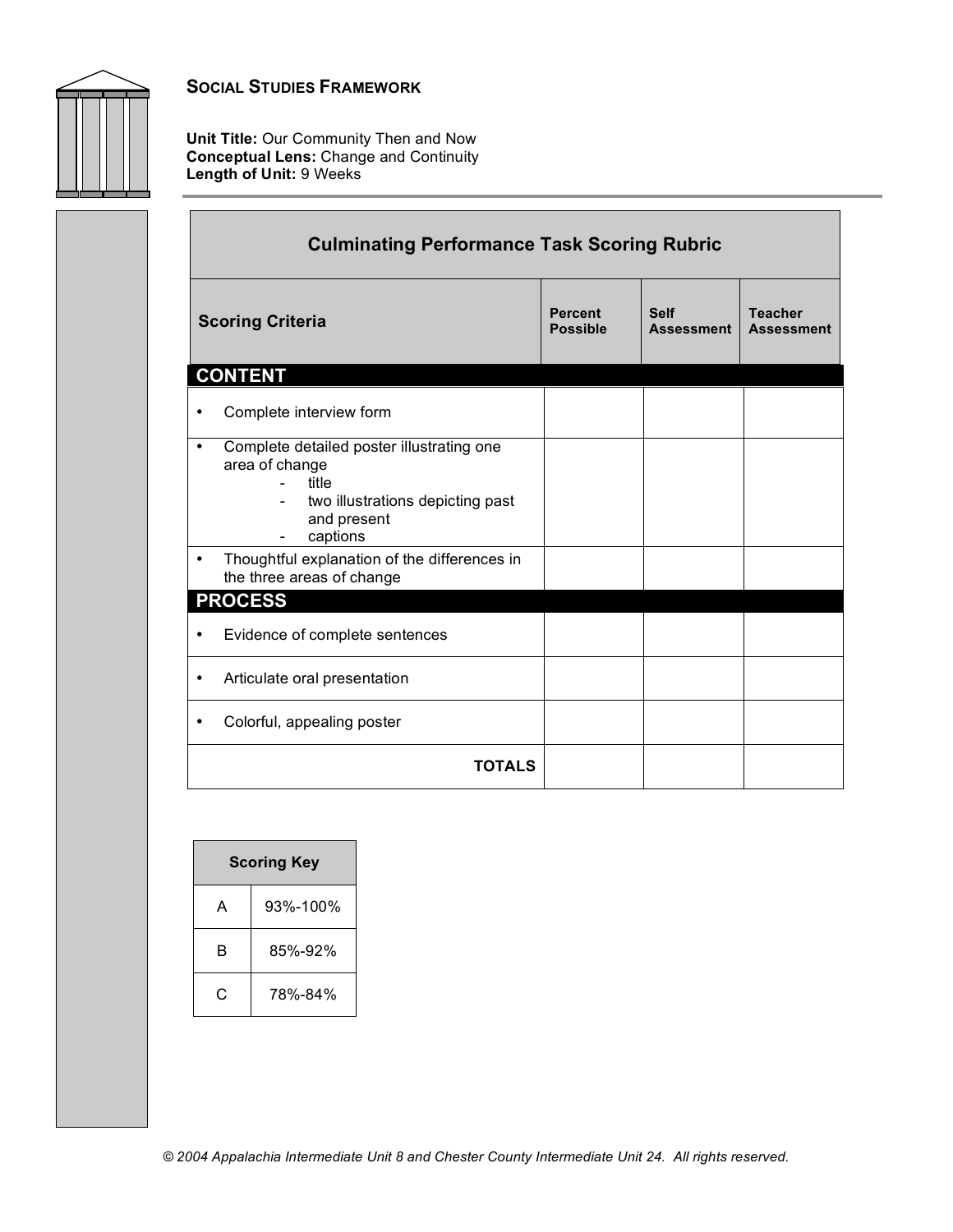

**FTIRTLAEMOFEUWNI OT:R***O***K***ur* **S***Diverse Community*

**CONTENT AREA:** *Social Studies*

**LEVEL:** *Elementary (Grade 2)*

**LENS:** *Cultural Unity and Diversity*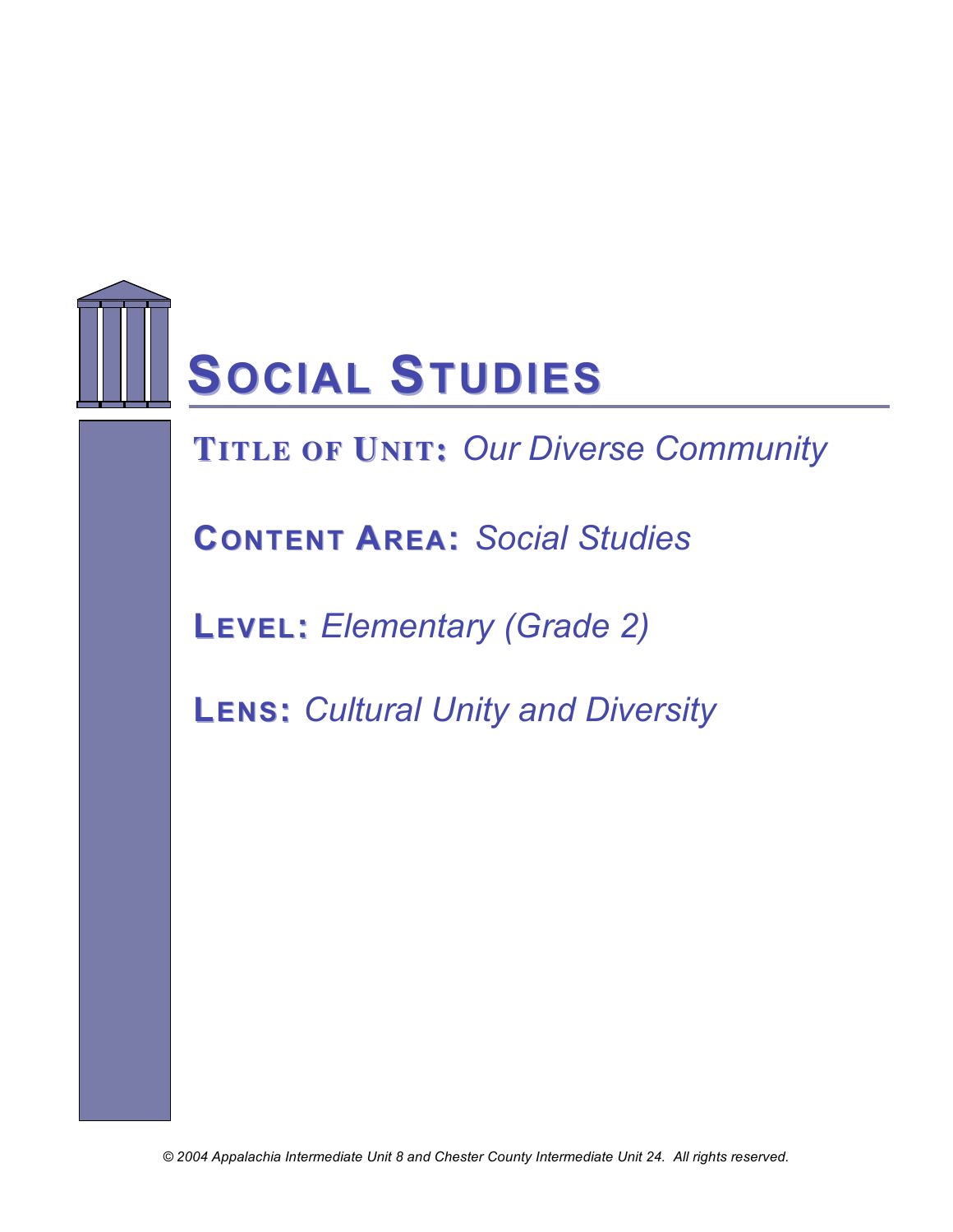## **Unit Title:**

*Our Diverse Community*

|                                                                                                                                                                                                                                                       | <b>Conceptual Lens:</b> Cultural Unity and Diversity                                                                                                                                                                                                                                                                                                                                                                                                                                                                                                                                                                                                                                                                                                                                                                                                                                                                                      | <b>Length of Unit: 9 weeks</b>                                                                                                                                                                                                                                                                                                                                             |                                                                                                                                                                                                                                                                                    |
|-------------------------------------------------------------------------------------------------------------------------------------------------------------------------------------------------------------------------------------------------------|-------------------------------------------------------------------------------------------------------------------------------------------------------------------------------------------------------------------------------------------------------------------------------------------------------------------------------------------------------------------------------------------------------------------------------------------------------------------------------------------------------------------------------------------------------------------------------------------------------------------------------------------------------------------------------------------------------------------------------------------------------------------------------------------------------------------------------------------------------------------------------------------------------------------------------------------|----------------------------------------------------------------------------------------------------------------------------------------------------------------------------------------------------------------------------------------------------------------------------------------------------------------------------------------------------------------------------|------------------------------------------------------------------------------------------------------------------------------------------------------------------------------------------------------------------------------------------------------------------------------------|
| <b>PA Academic</b><br><b>Standards</b>                                                                                                                                                                                                                | <b>Essential</b><br><b>Understandings</b>                                                                                                                                                                                                                                                                                                                                                                                                                                                                                                                                                                                                                                                                                                                                                                                                                                                                                                 | <b>Critical Content</b>                                                                                                                                                                                                                                                                                                                                                    | <b>Key Skills</b>                                                                                                                                                                                                                                                                  |
| 5.1 3C<br>5.1 3E<br>5.1 3F<br>5.13G<br>5.1 3L<br>5.2 3A<br>5.3 3B<br>5.4 3B<br>5.4 3C<br>5.4 3D<br>5.4 3E<br>6.3 3B<br>6.4 33<br>6.4 3C<br>7.1 3A<br>7.1 3B<br>8.2 3A<br>8.2 3B<br>8.2 3D<br>8.3 3A<br>8.3 3B<br>8.3 3D<br>8.4 3A<br>8.4 3B<br>8.4 3C | <b>Government/Civics</b><br>1. Governments help<br>organize people in a<br>diverse community.<br>2. Laws and rules maintain<br>unity and equality in a<br>diverse community.<br><b>Economics</b><br>Products are made and<br>3.<br>exchanged to meet<br>needs & wants of<br>people in the<br>community.<br>Geography<br>4. Different climates<br>determine how people<br>live in a diverse<br>community.<br>The search for basic<br>5 <sub>1</sub><br>needs determines the<br>migrating patterns of<br>people.<br><b>History</b><br>6. Contributors of different<br>cultural groups help<br>develop communities.<br>Individuals or groups<br>$7_{\scriptscriptstyle{\ddots}}$<br>migrate into a<br>community for different<br>reasons.<br>Culture<br>8. Cultures and traditions<br>from other places create<br>diversity in a<br>community.<br>Holidays, celebrations,<br>9.<br>traditions, and folktales<br>build a diverse<br>community | <b>Students will know:</b><br>1. The cultures<br>associated with<br>different<br>holidays.<br>2. The important of<br>the U.S.<br>Constitution.<br>3. Where the<br>continents are<br>located on a<br>map.<br>4. The diverse<br>groups<br>inhabiting their<br>community.<br>5. Why goods,<br>services and<br>resources come<br>from all over the<br>nation and the<br>world. | 1. Use a map and<br>globe to locate<br>places<br>2. Use a graphic<br>organizer to<br>display<br>information<br>3. Gather information<br>from family and<br>other community<br>members<br>4. Share information<br>with the class<br>5. Record cultural<br>holidays on a<br>calendar |
|                                                                                                                                                                                                                                                       |                                                                                                                                                                                                                                                                                                                                                                                                                                                                                                                                                                                                                                                                                                                                                                                                                                                                                                                                           |                                                                                                                                                                                                                                                                                                                                                                            |                                                                                                                                                                                                                                                                                    |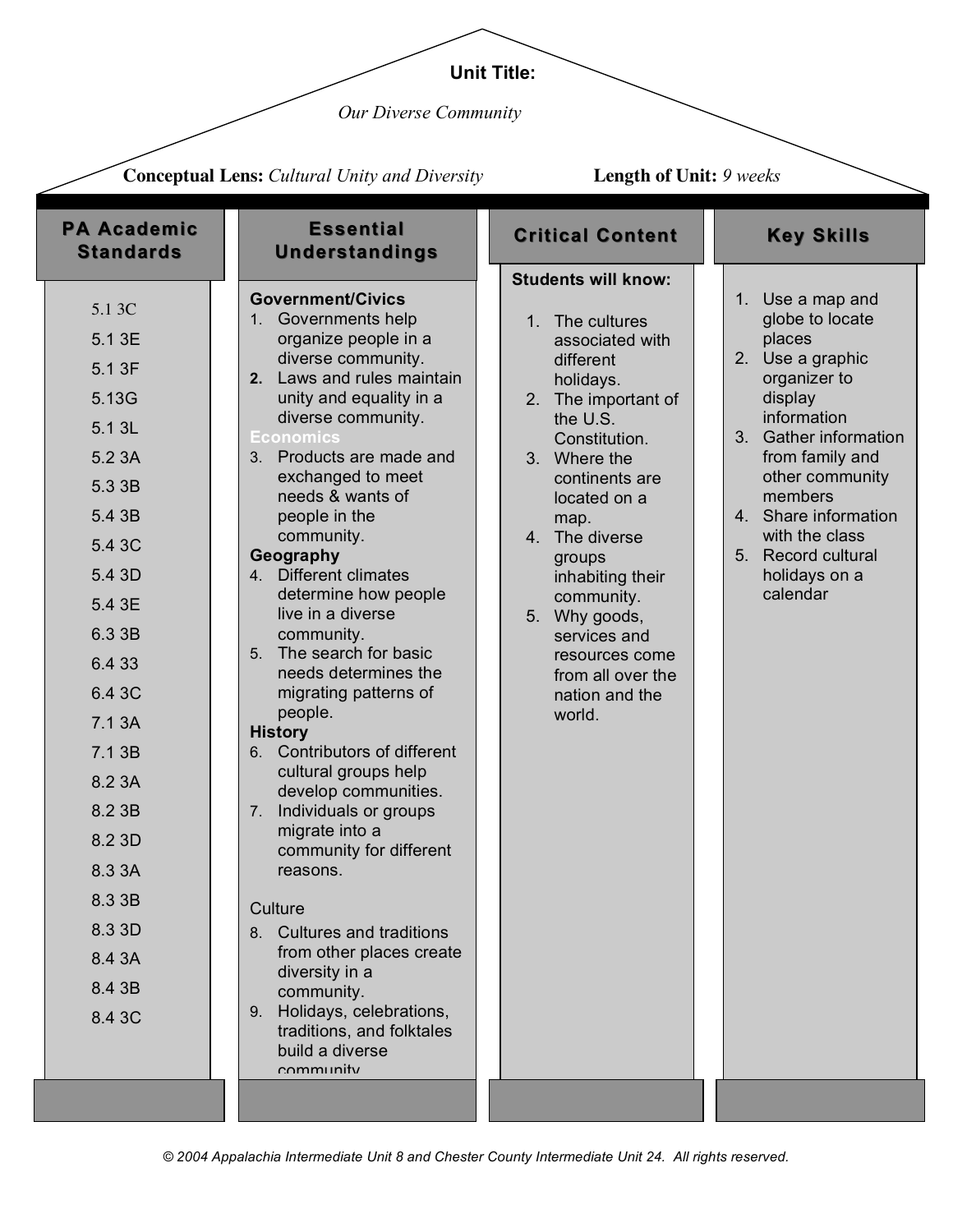**Unit Title:** Our Diverse Community **Conceptual Lens:** Cultural Unity and Diversity **Length of Unit:** 9 Weeks

|                                                                     | <b>Essential</b><br><b>Understandings</b><br>(Generalizations)                                                                                      | <b>Guiding Questions</b><br>$F = Factorual$<br>$C =$ Conceptual<br>P = Philosophical                                                                                                                                                                                                                                                                                                                                                                                                                            |
|---------------------------------------------------------------------|-----------------------------------------------------------------------------------------------------------------------------------------------------|-----------------------------------------------------------------------------------------------------------------------------------------------------------------------------------------------------------------------------------------------------------------------------------------------------------------------------------------------------------------------------------------------------------------------------------------------------------------------------------------------------------------|
| <b>Government/Civics</b><br>2.                                      | 1. Governments help<br>organize the people in a<br>diverse community.<br>Laws and rules maintain<br>unity and equality in a<br>diverse community.   | Who are the government leaders in our community? (F)<br>How are these leaders chosen? (F)<br>$\bullet$<br>Why is there a need for many leaders in a community? (C)<br>$\bullet$<br>What is the importance of the U.S. Constitution? (C)<br>What is equality? (C)<br>$\bullet$<br>Why is it important that people are treated equally? (P)<br>$\bullet$<br>Would a diverse community prosper if people were not treated<br>equally? (P)                                                                          |
| 3.                                                                  | Products are made and<br>exchanged to meet the<br>needs and wants of the<br>people in the community.                                                | What does it mean when people migrate? (F)<br>$\bullet$<br>What continents are represented in our diverse community and<br>where are they located on the world map? (F)<br>How does people migration change a community? (C)<br>What is climate? (F)<br>What is the climate in our community? (F)<br>How does the climate in a community determine how people live? (C)                                                                                                                                         |
| 4.<br>live.<br>5.<br>people.                                        | Different climates<br>determining how people<br>in a diverse community<br>The search for basic<br>needs determines the<br>migrating patterns of the | What are products? (F)<br>$\bullet$<br>From where do different products come? (F)<br>$\bullet$<br>How do products from different places benefit a diverse community?<br>(C)<br>What does it mean to exchange products? (C)<br>$\bullet$<br>What are some of the businesses that make up our diverse<br>$\bullet$<br>community? (F)<br>How do businesses buy and sell products? (F)<br>$\bullet$                                                                                                                 |
| 6.<br>7.<br>migrate into a<br>reasons.                              | Contributors of different<br>cultural groups help<br>develop communities.<br>Individuals or groups<br>community for different                       | What are the reasons people migrate? (C)<br>$\bullet$<br>Who are the people that migrated into our community and when did<br>they arrive? $(F)$<br>Why do people from different cultures continue to migrate? (C)<br>What does it mean to make a contribution to your community? (P)<br>What contributions have cultural groups made in our community? (F)<br>How do contributions made by cultural groups help a community to<br>$\bullet$<br>$grow?$ (C)<br>Will people continue to migrate? (P)<br>$\bullet$ |
| Culture<br>8.<br>diversity in the<br>community.<br>9.<br>community. | Cultures and traditions<br>from other places create<br>Holidays, celebrations,<br>customs, traditions, and<br>folktales build a diverse             | What are the customs and traditions in our community that are from<br>$\bullet$<br>other places? (F)<br>What is diversity? (C)<br>How do the customs and traditions from other places create diversity<br>$\bullet$<br>in a community? $(C)$<br>What are the holidays and celebrations? (F)<br>What are folktales? (F)<br>What nationalities are represented in our community? (F)<br>How do different nationalities and their traditions shape a diverse<br>$\bullet$<br>community? (P)                        |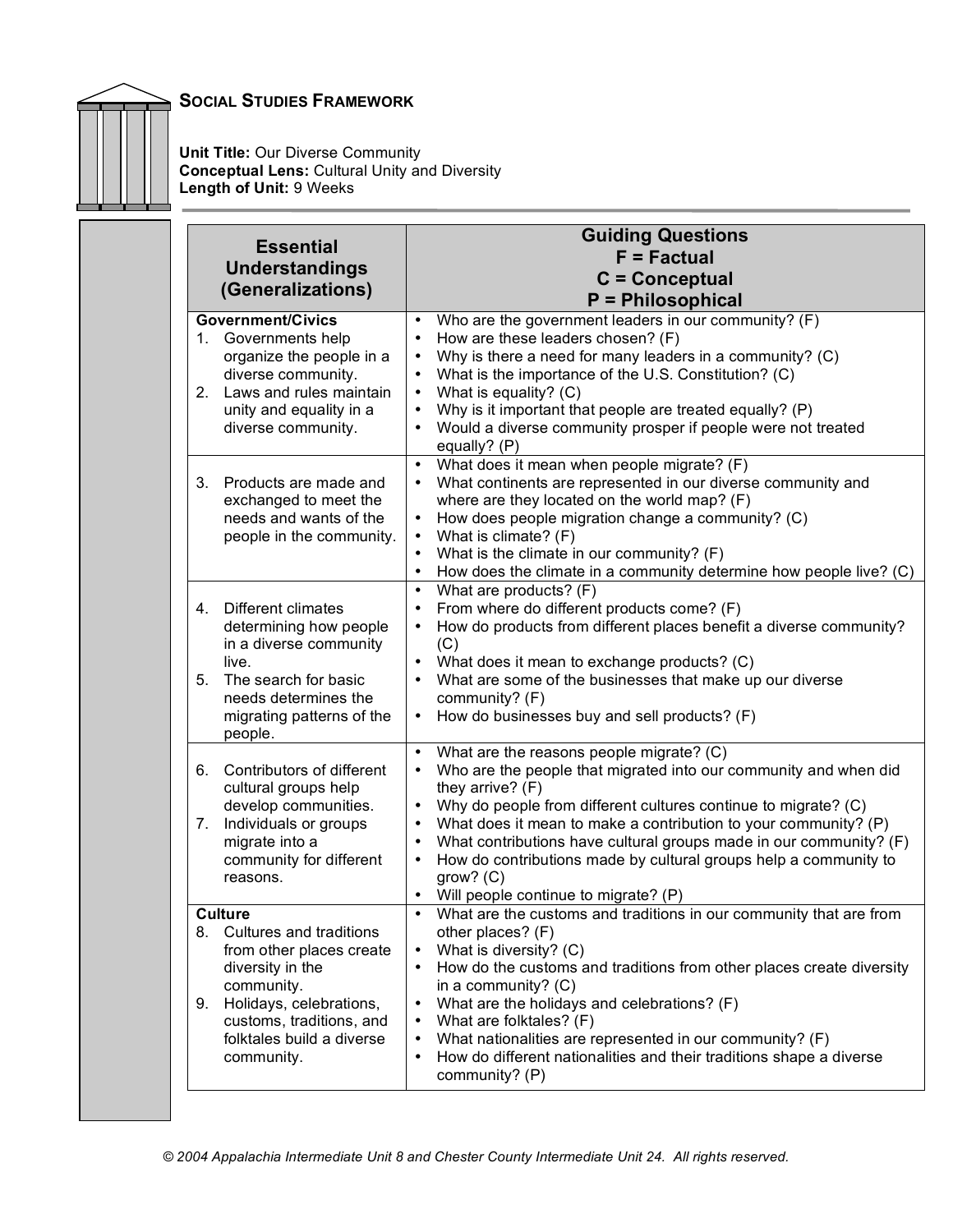

**Unit Title:** Our Diverse Community **Conceptual Lens:** Cultural Unity and Diversity **Length of Unit:** 9 Weeks

## **Culminating Performance Task Planner**

#### **NOTE:**

The purpose of the culminating performance task is to determine whether or not students have developed an understanding of the concepts of the unit. Teachers should introduce the task to the students, and provide time for them to ask clarifying questions about the task and the assessment. Students with special needs or special circumstances may require some modification or extra assistance. These decisions should be made on a case-by-case basis (as with any other type of assignment).

#### **WHAT:**

Investigate cultural unity and diversity in a community.

## **WHY:**

Understand that communities are made up of different individuals and groups, but they must work together to bring unity to the community.

# **ENGAGING SCENARIO:**

Demonstrate understanding by assembling a puzzle. Each student will receive a puzzle piece with its own unique shape. Each puzzle piece will also be represented by its own color of red, white, or blue. Students will show their individuality by holding up their puzzle piece and comparing the shape to others. Students will repeat the activity comparing colors of their pieces. Next, color groups will attempt to complete a puzzle. Finally, students from the three groups will be instructed to work together to complete the puzzle-the US flag. Then, individually students will respond in writing to the following prompts:

- 1. What did each individual shape teach us?
- 2. What did each color group teach us?
- 3. What did the completed puzzle of the flag teach us?

#### **PROCEDURE:**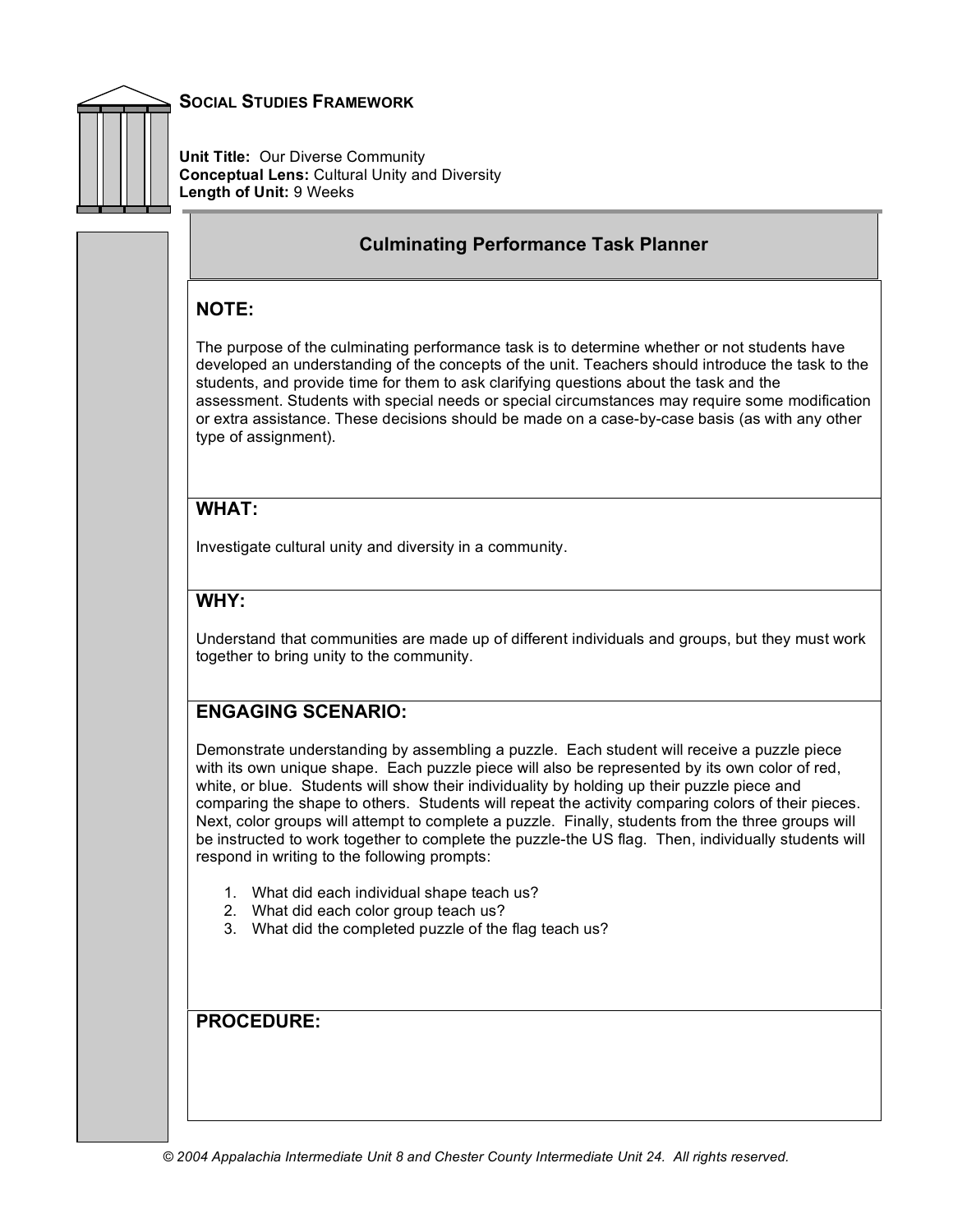

**Unit Title:** Our Diverse Community **Conceptual Lens:** Cultural Unity and Diversity **Length of Unit:** 9 Weeks

|           | <b>Scoring Criteria</b>                                                                                                                                    | <b>Percent</b>  | <b>Self</b>       | <b>Teacher</b>    |
|-----------|------------------------------------------------------------------------------------------------------------------------------------------------------------|-----------------|-------------------|-------------------|
|           |                                                                                                                                                            | <b>Possible</b> | <b>Assessment</b> | <b>Assessment</b> |
|           | <b>CONTENT</b>                                                                                                                                             |                 |                   |                   |
|           | Written retelling of how people must work<br>together to bring unity to the community.                                                                     |                 |                   |                   |
| $\bullet$ | Include the role of the individual, the role of<br>the individual within a small group, and the<br>role of the individual as a member of the<br>community. |                 |                   |                   |
|           | <b>PROCESS</b>                                                                                                                                             |                 |                   |                   |
|           | Clear written retelling of what each<br>individual puzzle shape taught.                                                                                    |                 |                   |                   |
| ٠         | Clear written retelling of what each color<br>group taught.                                                                                                |                 |                   |                   |
| $\bullet$ | Clear written retelling of how people must<br>work together to bring unity to the<br>community.                                                            |                 |                   |                   |
| $\bullet$ | Clear conclusion sentence that tells about<br>the important of community                                                                                   |                 |                   |                   |

| <b>Scoring Key</b> |          |  |
|--------------------|----------|--|
| A                  | 93%-100% |  |
| в                  | 85%-92%  |  |
| C                  | 78%-84%  |  |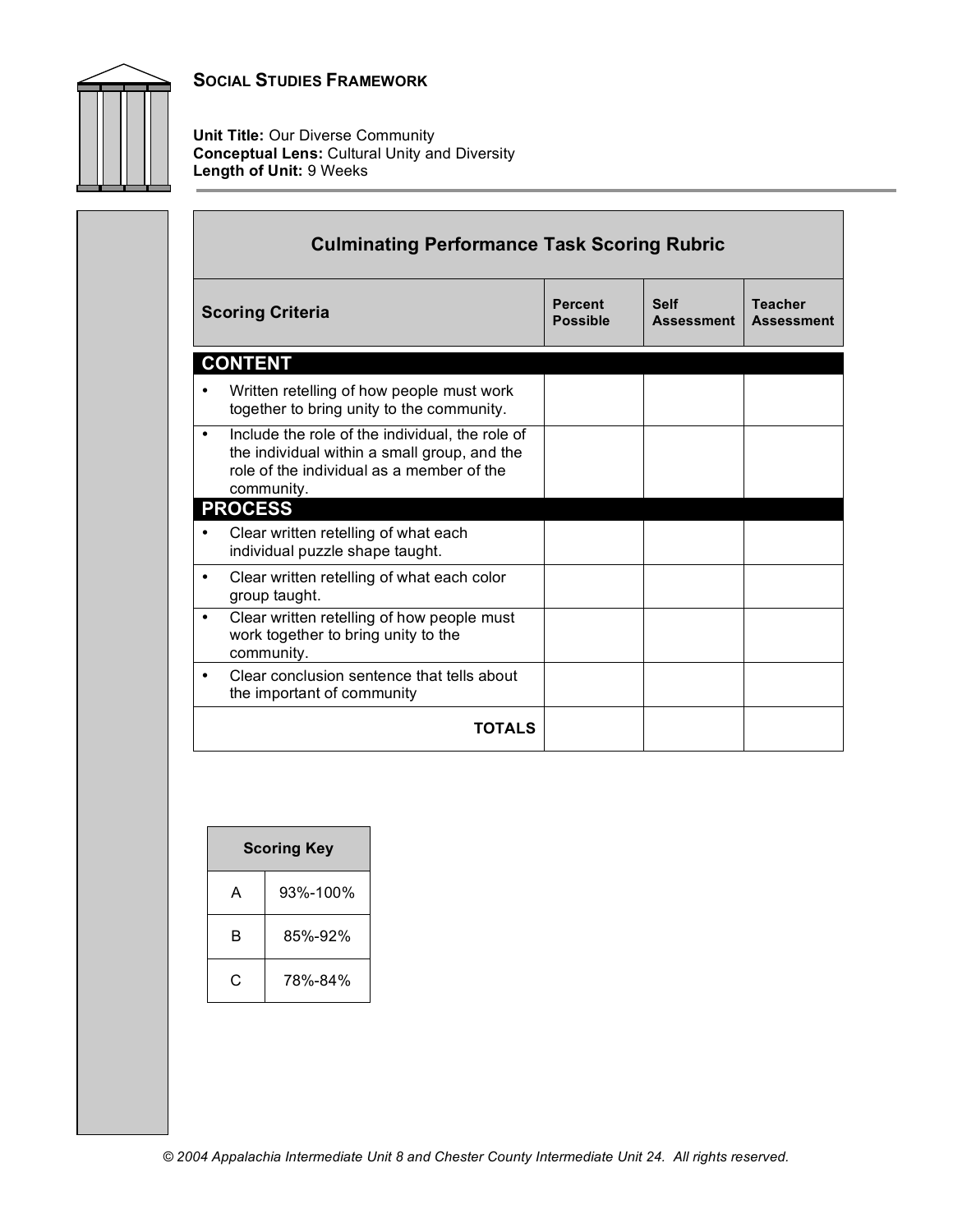

# **TITLE OF UNIT: Our Community**

**CONTENT AREA:** *Social Studies*

**LEVEL:** *Elementary (Grade 2)*

**LENS:** *Interdependence*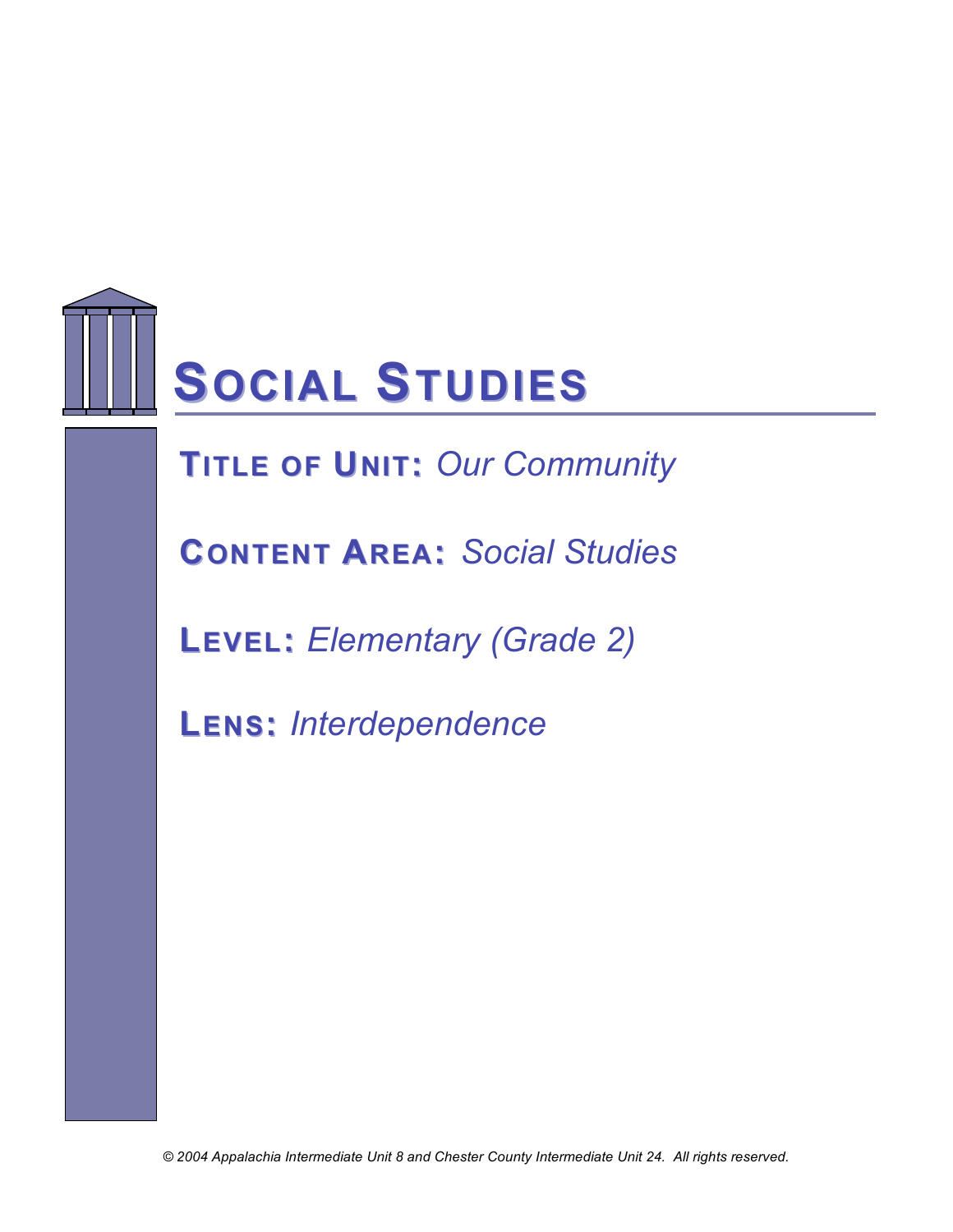**Unit Title:** *Our Community*

| <b>Conceptual Lens: Interdependence</b>                                                                                                                                                                                                                                            |                                                                                                                                                                                                                                                                                                                                                                                                                                                                                                                                                                                                                                                                                                                                                                                                                                                                                                                                                                                         | <b>Length of Unit: 9 weeks</b>                                                                                                                                                                                                                                                                                                                                                                                                                                                                                                                                                                                                                       |                                                                                                                                                                                                                                                                                                                                                                                                                                                                                                                                                            |  |
|------------------------------------------------------------------------------------------------------------------------------------------------------------------------------------------------------------------------------------------------------------------------------------|-----------------------------------------------------------------------------------------------------------------------------------------------------------------------------------------------------------------------------------------------------------------------------------------------------------------------------------------------------------------------------------------------------------------------------------------------------------------------------------------------------------------------------------------------------------------------------------------------------------------------------------------------------------------------------------------------------------------------------------------------------------------------------------------------------------------------------------------------------------------------------------------------------------------------------------------------------------------------------------------|------------------------------------------------------------------------------------------------------------------------------------------------------------------------------------------------------------------------------------------------------------------------------------------------------------------------------------------------------------------------------------------------------------------------------------------------------------------------------------------------------------------------------------------------------------------------------------------------------------------------------------------------------|------------------------------------------------------------------------------------------------------------------------------------------------------------------------------------------------------------------------------------------------------------------------------------------------------------------------------------------------------------------------------------------------------------------------------------------------------------------------------------------------------------------------------------------------------------|--|
| <b>PA Academic</b><br><b>Standards</b>                                                                                                                                                                                                                                             | <b>Essential</b><br><b>Understandings</b>                                                                                                                                                                                                                                                                                                                                                                                                                                                                                                                                                                                                                                                                                                                                                                                                                                                                                                                                               | <b>Critical Content</b>                                                                                                                                                                                                                                                                                                                                                                                                                                                                                                                                                                                                                              | <b>Key Skills</b>                                                                                                                                                                                                                                                                                                                                                                                                                                                                                                                                          |  |
| 5.1 3B<br>6.2 3D<br>5.1 3C<br>6.2 3F<br>5.13J<br>6.23K<br>5.1 3L<br>6.3 3A<br>5.2 3B<br>6.3 3F<br>5.2 3C<br>6.5 3A<br>5.2 3F<br>6.5 3D<br>5.3 3C<br>6.5 3F<br>5.3 3H<br>7.3 3A<br>6.1 3B<br>7.3 3B<br>6.1 3C<br>7.3 3C<br>6.2 3B<br>7.4 3B<br>6.2 3C<br>8.2 3A<br>8.2 3D<br>8.3 3D | <b>Government/Civics</b><br>1. Laws keep order in<br>communities.<br>Leaders are elected to<br>2 <sup>1</sup><br>help make rules and<br>laws for communities.<br>3.<br>Citizens have rights and<br>responsibilities.<br><b>Economics</b><br>People work for wages<br>4.<br>to fulfill needs and<br>wants.<br>5. Producers and<br>consumers make and<br>use goods and services.<br>6. Taxes on products pay<br>for government services.<br>Geography<br>People use natural<br>8.<br>resources to meet needs<br>and wants.<br>9. People have a<br>responsibility to take<br>care of the environment.<br><b>History</b><br>10. People work together to<br>build communities.<br>11. Conflicts between<br>people or groups cause<br>communities to change.<br><b>Culture</b><br>12. Neighborhoods are<br>where people live, work,<br>and play together.<br>13. Communities are made<br>of one or more<br>neighborhoods.<br>14. People in a community<br>work together to solve<br>problems. | <b>Students will</b><br>know:<br>1. The differences<br>between urban,<br>rural and<br>suburban<br>communities<br>The roles of<br>2.<br>producers and<br>consumers and<br>their<br>relationship<br>communities<br>3. Specific<br>examples of<br>community<br>leaders and<br>how they were<br>chosen<br>4. The<br>characteristics<br>of natural<br>resources and<br>how the<br>community<br>uses them<br>Some of the<br>5.<br>communities of<br>the past and<br>how people<br>worked<br>together to<br>build them.<br>6. Significant<br>individuals and<br>their<br>contributions to<br>communities<br>7. The different<br>between needs<br>and wants. | 1. Use a map<br>and globe to<br>locate<br>natural<br>resources of<br>a community<br>2.<br>Use their<br>local<br>community<br>map to find<br>places where<br>goods and<br>services are<br>provided<br>3. Research an<br>historical<br>figure and<br>his/her<br>contribution<br>to the<br>community<br>4. Use a<br>timeline of<br>historical<br>communities<br>5.<br>Use cause<br>and effect to<br>show how<br>historical<br>communities<br>(e.g. Native<br>Americans<br>and early<br>American<br>settlers)<br>helped each<br>other)<br>6. Use a T-<br>chart |  |
|                                                                                                                                                                                                                                                                                    |                                                                                                                                                                                                                                                                                                                                                                                                                                                                                                                                                                                                                                                                                                                                                                                                                                                                                                                                                                                         |                                                                                                                                                                                                                                                                                                                                                                                                                                                                                                                                                                                                                                                      |                                                                                                                                                                                                                                                                                                                                                                                                                                                                                                                                                            |  |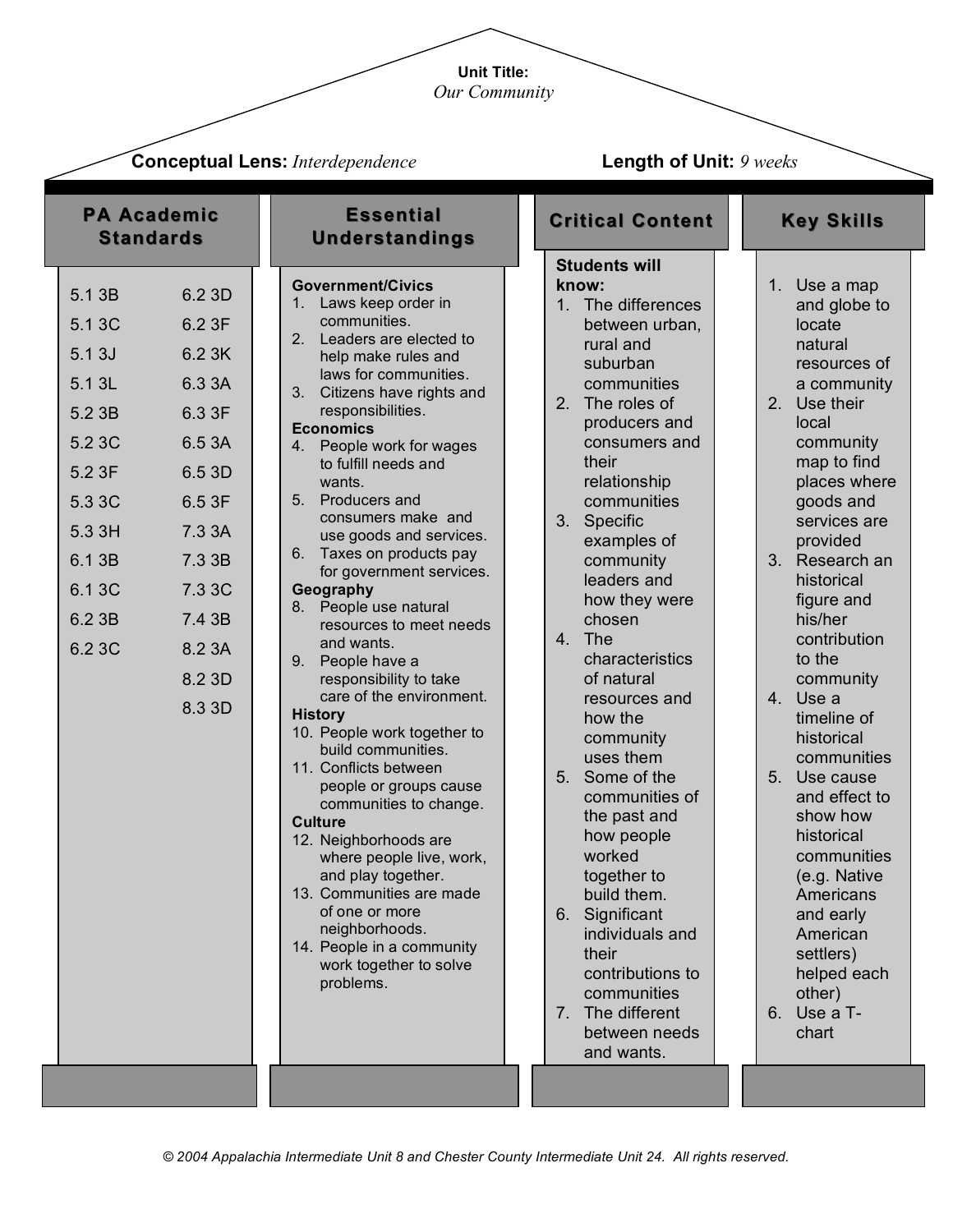

**Unit Title:** Our Community **Conceptual Lens:** Interdependence **Length of Unit:** 9 Weeks

|                                                                                                                                                                                                                                                                                                                                                                                                                                                                                                                                                                                                                                                            | <b>Guiding Questions</b>                                                                                                                                                                                                                                                                                                                                                                                                                                                                                                                                                                                                                                                                                                                                                                                                                                                                                                                                                                                                           |  |
|------------------------------------------------------------------------------------------------------------------------------------------------------------------------------------------------------------------------------------------------------------------------------------------------------------------------------------------------------------------------------------------------------------------------------------------------------------------------------------------------------------------------------------------------------------------------------------------------------------------------------------------------------------|------------------------------------------------------------------------------------------------------------------------------------------------------------------------------------------------------------------------------------------------------------------------------------------------------------------------------------------------------------------------------------------------------------------------------------------------------------------------------------------------------------------------------------------------------------------------------------------------------------------------------------------------------------------------------------------------------------------------------------------------------------------------------------------------------------------------------------------------------------------------------------------------------------------------------------------------------------------------------------------------------------------------------------|--|
| <b>Essential Understandings</b>                                                                                                                                                                                                                                                                                                                                                                                                                                                                                                                                                                                                                            | $F = Factorual$                                                                                                                                                                                                                                                                                                                                                                                                                                                                                                                                                                                                                                                                                                                                                                                                                                                                                                                                                                                                                    |  |
| (Generalizations)                                                                                                                                                                                                                                                                                                                                                                                                                                                                                                                                                                                                                                          | $C =$ Conceptual                                                                                                                                                                                                                                                                                                                                                                                                                                                                                                                                                                                                                                                                                                                                                                                                                                                                                                                                                                                                                   |  |
|                                                                                                                                                                                                                                                                                                                                                                                                                                                                                                                                                                                                                                                            |                                                                                                                                                                                                                                                                                                                                                                                                                                                                                                                                                                                                                                                                                                                                                                                                                                                                                                                                                                                                                                    |  |
| Government<br>1. Laws help keep order in a community.<br>2. Leaders are elected to help make up<br>rules and laws for communities.<br>3. Citizens have rights and<br>responsibilities.<br><b>Economics</b><br>4. The student understands that people<br>work for wages in order to fulfill needs<br>and wants.<br>The student understands that<br>5.<br>producers make goods and services.<br>The student understands that<br>6.<br>consumers use goods and services.<br>7.<br>The student understands that taxes on<br>goods and services help pay for<br>government services (e.g. police and<br>fire protection, parks, schools, libraries,<br>$etc.$ ) | <b>P</b> = Philosophical<br>Why do communities need rules and laws?<br>$\bullet$<br>(C)<br>Who are leaders in our community? (F)<br>٠<br>How are they selected? (F)<br>٠<br>What is a citizen? (C)<br>What are wages? (F)<br>$\bullet$<br>What different kinds of jobs do people in<br>٠<br>your community do? (F)<br>What are some of your needs? What are<br>$\bullet$<br>some of your wants? (F)<br>What is the difference between what people<br>٠<br>need and what people want? (C)<br>What are goods and services? (F)<br>$\bullet$<br>What kinds of goods are produced in our<br>٠<br>community? (F) Services? (F)<br>What is a producer? (F)<br>٠<br>Why do communities need producers? (C)<br>٠<br>What do communities do if something they<br>$\bullet$<br>need is not produced there? (C)<br>What kinds of goods do people buy in our<br>٠<br>community? (F)<br>What types of services do people use in our<br>٠<br>community? (F)<br>How do people choose what goods and/or<br>$\bullet$<br>services they can buy? (C) |  |
| Geography<br>The student understands that people<br>8.<br>use natural resources in order to meet<br>their needs and wants.<br>The student understands that people<br>9.<br>have a responsibility to take care of the<br>environment.                                                                                                                                                                                                                                                                                                                                                                                                                       | Why do communities need consumers? (C)<br>٠<br>What does the community do if they have<br>٠<br>more goods than the consumers need or<br>want? $(C)$<br>What are taxes? What types of goods and<br>$\bullet$<br>services are taxed? (F)<br>What are some types of government<br>٠<br>services? (F)<br>Should people be taxed? (P)<br>$\bullet$<br>What is a natural resource? (F)<br>$\bullet$<br>What types of natural resources do you<br>٠<br>have in your community?(F)<br>What does the community do if they need<br>٠<br>natural resources that the community does<br>not have? (C)<br>What is the environment? (F)<br>٠<br>What are ways that you can help take care<br>$\bullet$<br>of the environment?(F)<br>What would happen if the people in your<br>٠<br>community did not take care of your<br>environment? (C)                                                                                                                                                                                                       |  |

*© 2004 Appalachia Intermediate Unit 8 and Chester County Intermediate Unit 24. All rights reserved.*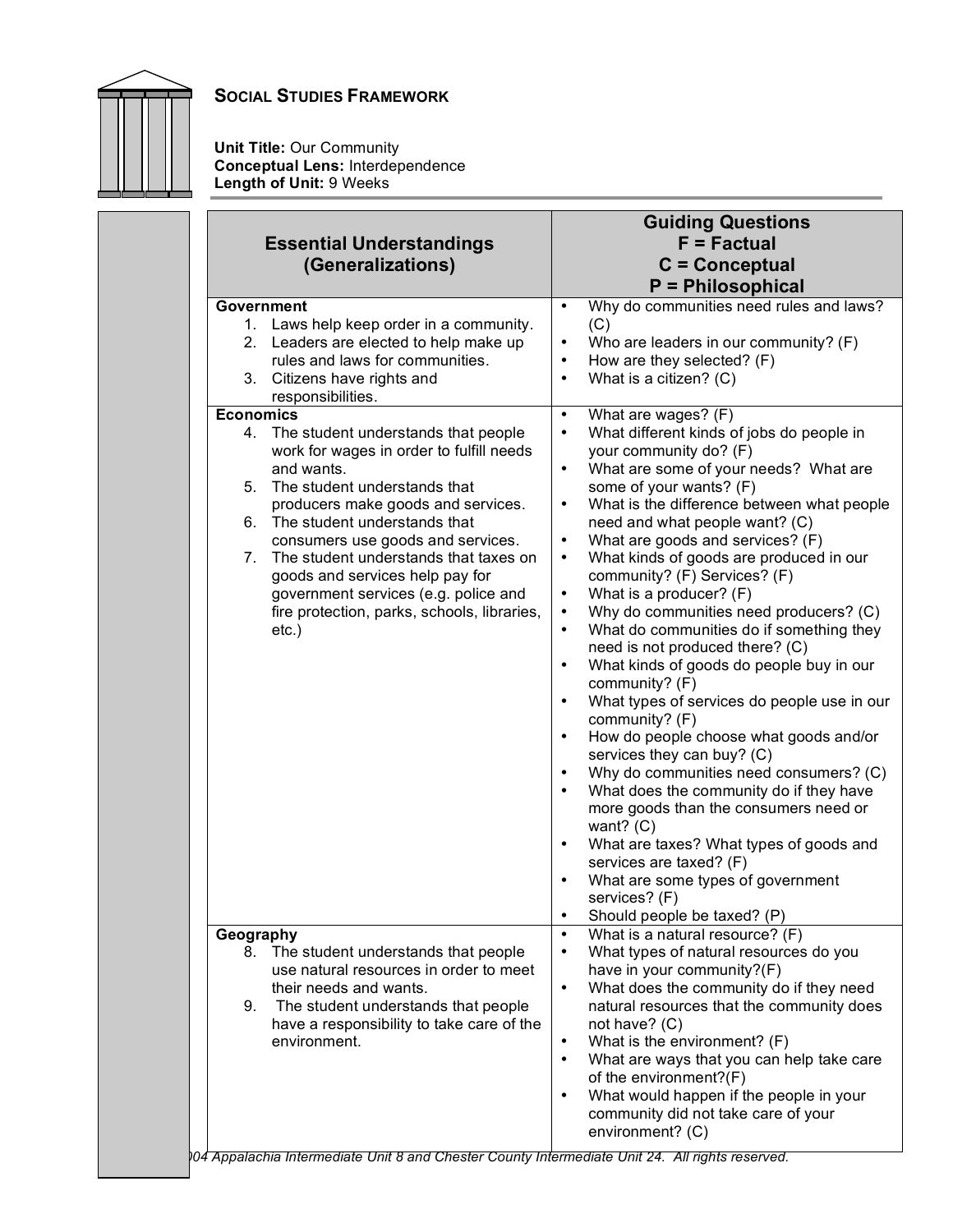

**Unit Title:** Our Community **Conceptual Lens:** Interdependence **Length of Unit:** 9 Weeks

| <b>Essential Understandings</b><br>(Generalizations)                                                                                                                                                                                                                                       | <b>Guiding Questions</b><br>$F = Factorual$<br>$C =$ Conceptual<br>P = Philosophical                                                                                                                                                                                                                                                                                                                                                                                                                                                                                                                                                                                                                                                                                                                                                                                                                                                                                |
|--------------------------------------------------------------------------------------------------------------------------------------------------------------------------------------------------------------------------------------------------------------------------------------------|---------------------------------------------------------------------------------------------------------------------------------------------------------------------------------------------------------------------------------------------------------------------------------------------------------------------------------------------------------------------------------------------------------------------------------------------------------------------------------------------------------------------------------------------------------------------------------------------------------------------------------------------------------------------------------------------------------------------------------------------------------------------------------------------------------------------------------------------------------------------------------------------------------------------------------------------------------------------|
| <b>History</b><br>10. The student understands that people<br>work together over time to build<br>communities.<br>11. The student understands that conflicts<br>between people or groups cause<br>communities to change over time.                                                          | What ways did American settlers work<br>$\bullet$<br>together to build their communities? (F)<br>Who are some individuals or groups<br>$\bullet$<br>who made contributions that changed<br>your community? (F)<br>Why do people in a community work<br>$\bullet$<br>together? (C)<br>What are conflicts? (F)<br>$\bullet$<br>Can you think of a time when a conflict<br>$\bullet$<br>in your community changed it? (F)<br>How do conflicts make good or bad<br>$\bullet$<br>change to a community over time? (C)                                                                                                                                                                                                                                                                                                                                                                                                                                                    |
| <b>Culture</b><br>12. The student understands that<br>neighborhoods are places where people<br>live, work and play together.<br>13. The student understands that<br>communities are made of one or more<br>neighborhoods.<br>14. People in a community work together to<br>solve problems. | What kinds of houses do people live in<br>$\bullet$<br>in our neighborhood? (F)<br>What do people in our neighborhood<br>$\bullet$<br>do for fun? (F)<br>What kinds of work do people in our<br>$\bullet$<br>neighborhood do? (F)<br>What makes a neighborhood? (C)<br>$\bullet$<br>What makes a community? (C)<br>$\bullet$<br>What makes a town or suburban<br>$\bullet$<br>area? $(F)$<br>What makes a city or urban area? (F)<br>$\bullet$<br>What makes a farm community or<br>$\bullet$<br>rural area? (F)<br>How do neighborhoods differ from<br>$\bullet$<br>each other? $(C)$<br>What are the differences between a<br>$\bullet$<br>town, a city, and a farming<br>community?(C)<br>Which kind of community is best? (P)<br>What are some problems that you<br>$\bullet$<br>have had in your school community?<br>(F)<br>How were these problems solved? (F)<br>$\bullet$<br>Why is it important for people to learn<br>$\bullet$<br>to work together? (P) |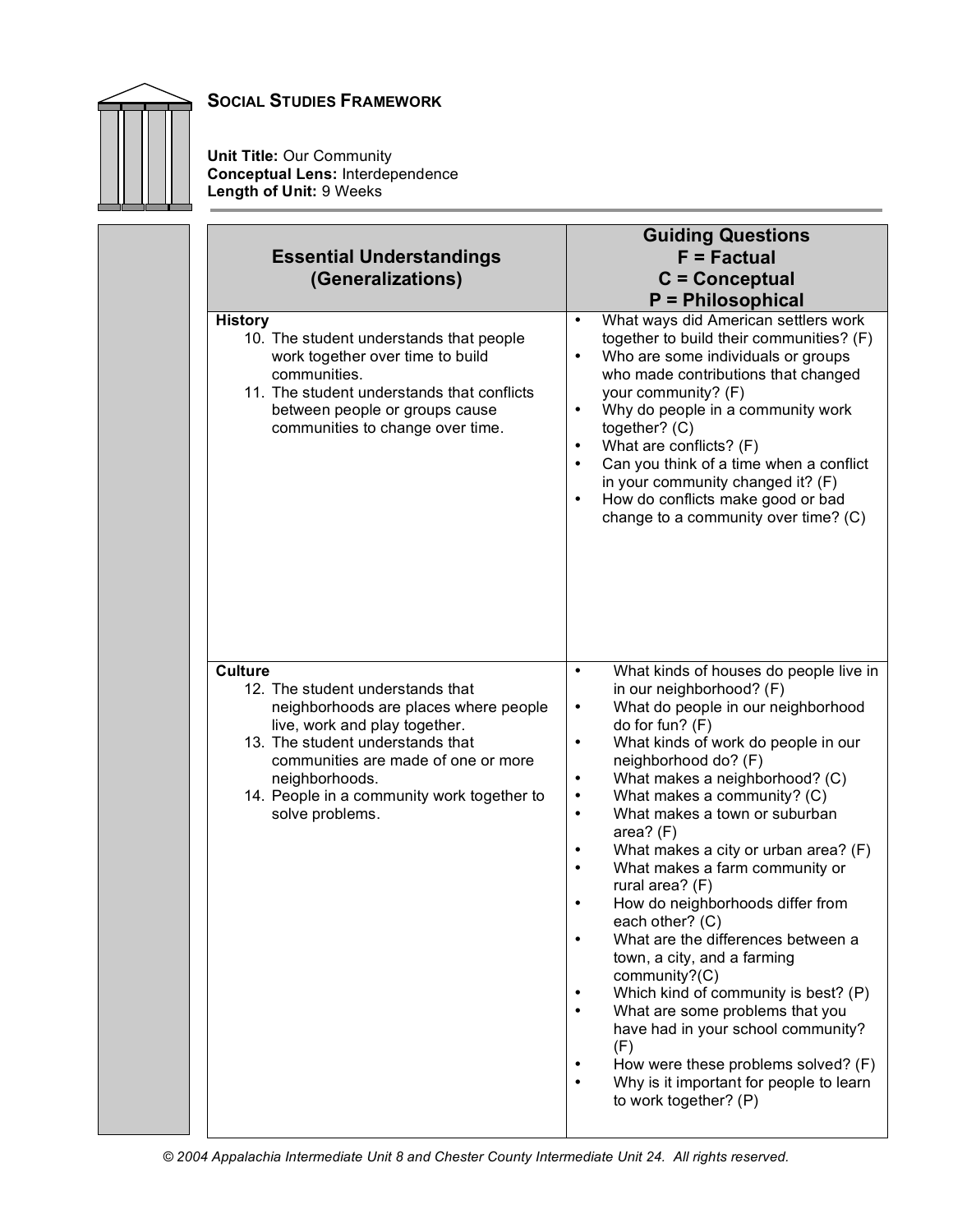

**Unit Title:** Our Community **Conceptual Lens:** Interdependence **Length of Unit:** 9 Weeks

## **Culminating Performance Task Planner**

## **NOTE:**

The purpose of the culminating performance task is to determine whether or not students have developed an understanding of the concepts of the unit. Therefore, students should complete the task independently, with minimal teacher direction and support. Teachers should, however, introduce the task to the students, and provide time for them to ask clarifying questions about the task and the assessment. Students with special needs or special circumstances may require some modification or extra assistance. These decisions should be made on a case-by-case basis (as with any other type of assignment).

## **WHAT:**

Investigate interdependence in our community.

#### **WHY:**

Understand that people work for wages to fulfill needs and wants. People have to budget to meet their needs and wants.

## **ENGAGING SCENARIO:**

Assign each student in the classroom a classroom job. For a week, they can each earn a salary if they do their job.

- In setting up the store, ask the class to brainstorm things that they *need* in school and things that they *want* in school. Based on their lists, provide items that the students *need (pencils, paper, etc.)* and *want(candy, toys, etc)* in the classroom store.
- Students keep track of how much they earn. They make a list of the things they want and the things they need. At the end of the week, they look at their lists and make decisions about what to buy, based on their budget and their needs.
- Discuss as a class at the end of the project. Ask guiding questions like, Why did you do your job this week? Why did you want to earn your wages?

Pretend you are the mother or father of your family. Explain why you would go to work. Tell about something you would buy that the family needs and something you would buy that the family wants.

**PROCEDURE:**